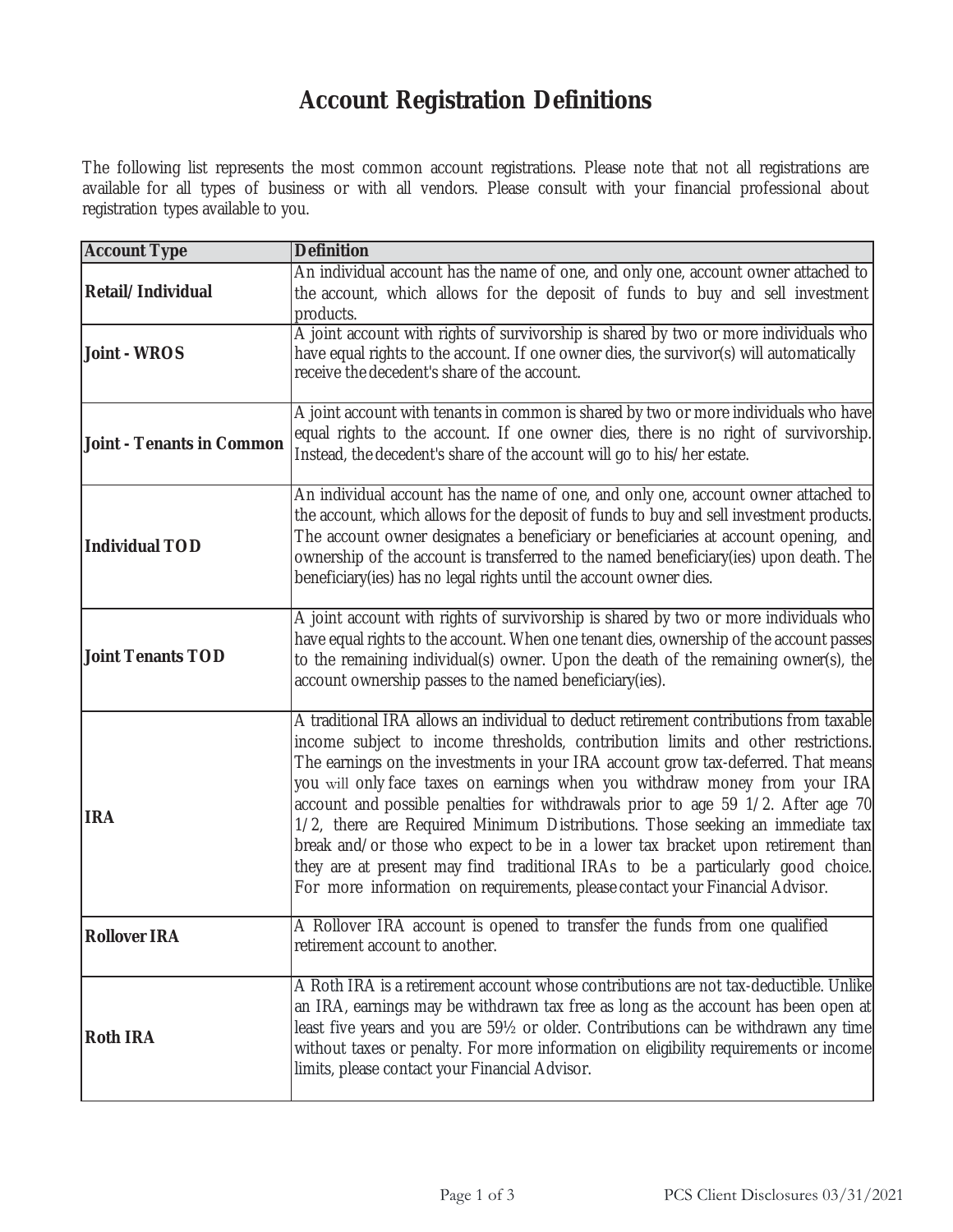| <b>Roth Conversion IRA</b> | A Roth-conversion account is opened to facilitate the transfer of assets from a tax-<br>deductible traditional IRA to a non-deductible Roth IRA. Individuals opening a Roth<br>Conversion account are encouraged to discuss potential tax consequences with their<br>tax advisor.                                                                                                                                                                                                                                           |
|----------------------------|-----------------------------------------------------------------------------------------------------------------------------------------------------------------------------------------------------------------------------------------------------------------------------------------------------------------------------------------------------------------------------------------------------------------------------------------------------------------------------------------------------------------------------|
| <b>SEP IRA</b>             | A SEP (Simplified Employee Pension) IRA account is tax-deferred retirement vehicle<br>for small businesses and the self-employed. For more information on eligibility<br>requirements and contribution limits of SEP IRAs, please contact your Financial<br>Advisor.                                                                                                                                                                                                                                                        |
| <b>SIMPLE IRA</b>          | The Savings Incentive Match Plan for Employees (SIMPLE) is available to companies<br>that employ fewer than 100 people. If your employer offers a SIMPLE plan and you<br>earn \$5000 or more, you must be included in the plan. Employers can choose to make<br>a 2% retirement account contribution to all employees or an optional matching<br>contribution of up to 3%. SIMPLE IRAs have contribution maximums; please refer to<br>your Financial Advisor for contribution limits specific to your individual situation. |
| <b>SARSEP IRA</b>          | A SARSEP IRA account is a tax-deferred retirement plan account owned by an<br>employee of business with fewer than 25 employees. Individuals should consult their<br>Financial Advisor for eligibility requirements and contribution limitation information.                                                                                                                                                                                                                                                                |
| 401(k)                     | A 401(k) account is a qualified, employer-sponsored retirement plan account that allows<br>an individual to divert pre-tax earnings into the purchase of securities products. Please<br>consult your Financial Advisor for information on eligibility and contribution<br>limitations.                                                                                                                                                                                                                                      |
| <b>Single K</b>            | A Self-Employed 401(k), or Single (k) account is a qualified 401(k) retirement<br>account covering a business owner with no employees, or that person and his or her<br>spouse, and allows for the purchase and sale of securities products.                                                                                                                                                                                                                                                                                |
| 403(b)                     | A 403(b) account is a qualified, employer-sponsored retirement plan account open<br>to employees of non-profit organizations and government. The account allows an<br>individual to divert pre-tax earnings into the purchase of securities products. Please<br>consult your Financial Advisor for information on eligibility and contribution<br>limitations.                                                                                                                                                              |
| <b>529 College Plan</b>    | A 529 college savings plan allows earnings to grow tax-deferred, and withdrawals are<br>tax- free when used for qualified education purposes. Every state offers at least one of<br>these types of plans, and some states offer tax advantages to residents who participate<br>in their state's plan. Prior to investing, individuals should discuss whether his or her state<br>has allowable tax deductions for qualified contributions with their Financial Advisor.                                                     |
| Coverdell/ESA              | Education Savings Accounts (ESAs) offer a tax-advantaged way to pay for education<br>and have broader investment options that a 529 plan. Contributions into an ESA are<br>not deductible but earnings are tax-deferred, and withdrawals used for qualified<br>education expenses are tax-free.                                                                                                                                                                                                                             |
| UTMA/UGMA                  | An account opened under the Uniform Transfer to Minors Act (UTMA) or the Uniform<br>Gift to Minors Act (UGMA) allow minors to own and receive securities, subject to<br>various legal limitations. A UTMA or UGMA may only be opened by a custodian for<br>benefit of the minor until the minor reaches the designated legal age of majority.<br>Custodians should consult their Financial Advisor for additional details on age<br>restrictions by state.                                                                  |